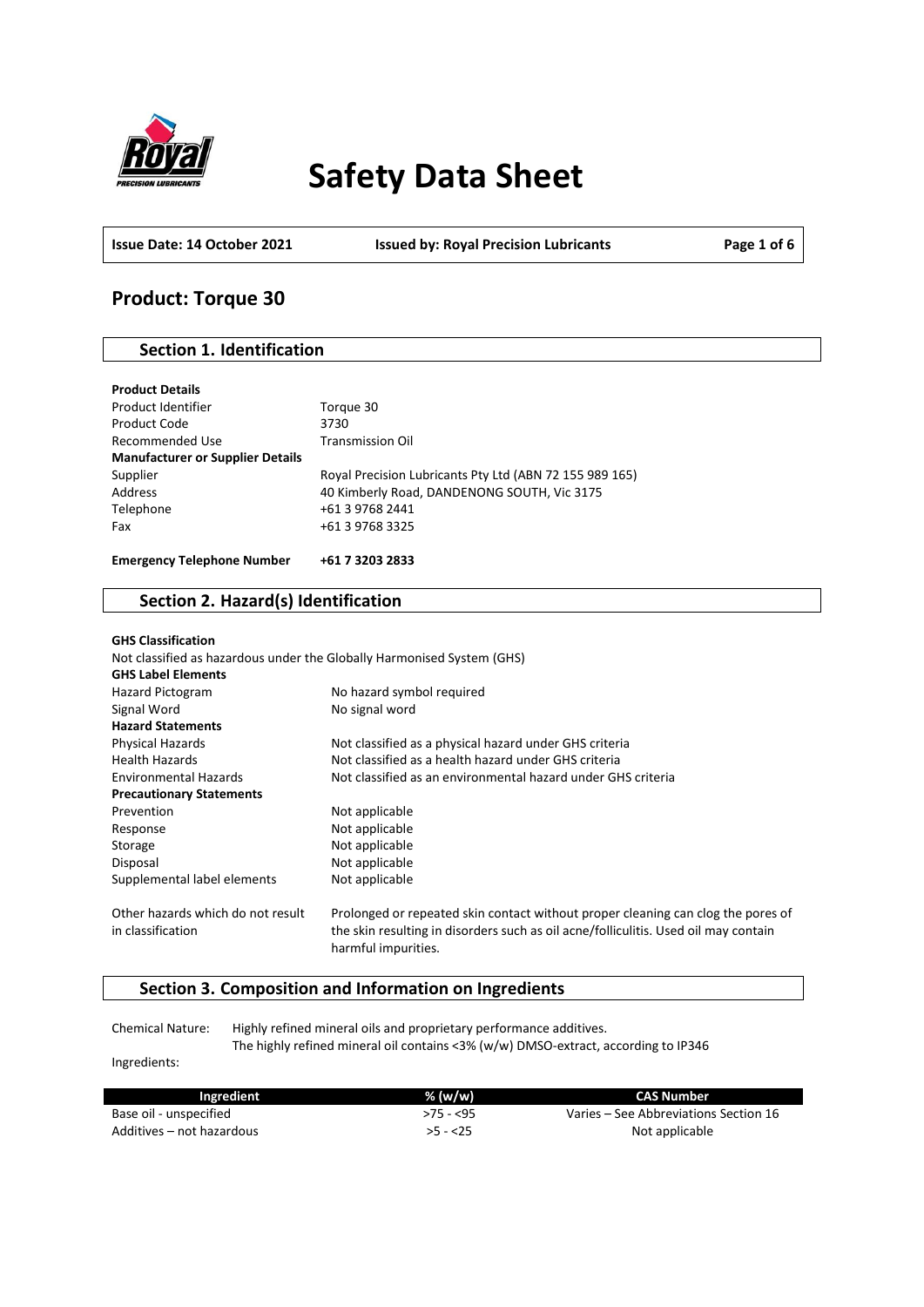There are no additional ingredients present which, within the current knowledge of the supplier and in the concentrations applicable, are classified as hazardous to health or the environment and hence require reporting in this section.

| Flush eye with copious quantities of water.<br>Eye contact:<br>If persistent irritation occurs, obtain medical attention.<br>No treatment necessary under normal conditions of use.<br>Inhalation:<br>If symptoms persist, obtain medical attention. |
|------------------------------------------------------------------------------------------------------------------------------------------------------------------------------------------------------------------------------------------------------|
|                                                                                                                                                                                                                                                      |
|                                                                                                                                                                                                                                                      |
|                                                                                                                                                                                                                                                      |
|                                                                                                                                                                                                                                                      |
|                                                                                                                                                                                                                                                      |
| Remove contaminated clothing. Flush exposed area with water and follow by<br>Skin contact:                                                                                                                                                           |
| washing with soap if available.                                                                                                                                                                                                                      |
| If persistent irritation occurs, obtain medical attention.                                                                                                                                                                                           |
| If swallowed:<br>In general no treatment is necessary unless large quantities are swallowed. Do                                                                                                                                                      |
| not induce vomiting and obtain medical advice.                                                                                                                                                                                                       |
| Oil acne/folliculitis signs and symptoms may include formation of black pustules<br>Most important symptoms and                                                                                                                                      |
| and spots on the skin of exposed areas.<br>effects, both acute and delayed:                                                                                                                                                                          |
| Swallowing may result in nausea, vomiting and/or diarrhoea.                                                                                                                                                                                          |
| <b>Protection of first-aiders:</b><br>When administering first aid, ensure that you are wearing the appropriate                                                                                                                                      |
| personal protective equipment according to the incident, injury and                                                                                                                                                                                  |
| surroundings.                                                                                                                                                                                                                                        |
| Notes to physician:<br>Treat symptomatically.                                                                                                                                                                                                        |

### **Section 5. Fire-fighting measures**

| Suitable extinguishing equipment:                                 | Foam, water spray or fog. Dry chemical powder, carbon dioxide, sand or earth<br>may be used for small fires only.                                                                                                                                                            |
|-------------------------------------------------------------------|------------------------------------------------------------------------------------------------------------------------------------------------------------------------------------------------------------------------------------------------------------------------------|
|                                                                   | Do not use water in a jet.                                                                                                                                                                                                                                                   |
| Specific hazards during firefighting:                             | Combustible liquid. In a fire, or if heated, a pressure increase will occur and the<br>container may burst with the risk of a subsequent explosion.<br>May produce toxic fumes if burning including possibly carbon monoxide,                                                |
|                                                                   | airborne solid and liquid particulates and gases and unidentified organic and<br>inorganic compounds.                                                                                                                                                                        |
| Special protective equipment and<br>precautions for firefighters: | Proper protective equipment including chemical resistant gloves are to be<br>worn; chemical resistant suit is indicated if large contact with spilled product is<br>expected. Positive pressure Self-Contained Breathing Apparatus and full turn<br>out gear should be worn. |
| <b>HazChem Code:</b>                                              | None                                                                                                                                                                                                                                                                         |

### **Section 6. Accidental release measures**

| Personal precautions, protective<br>equipment and emergency procedures: | Avoid contact with skin and eyes, use appropriate personal protective<br>equipment. Evacuate surrounding areas if necessary. Remove all ignition<br>sources.                                                                                                                                                |
|-------------------------------------------------------------------------|-------------------------------------------------------------------------------------------------------------------------------------------------------------------------------------------------------------------------------------------------------------------------------------------------------------|
| <b>Environmental precautions:</b>                                       | Stop leak if without risk. Use appropriate containment to avoid<br>environmental contamination. Prevent from spreading or entering drains,<br>ditches or rivers by using sand, earth or other appropriate barriers.<br>Local authorities should be advised if significant spillages cannot be<br>contained. |
| <b>Methods and materials for containment</b><br>and cleaning up:        | Slippery when spilt. Avoid accidents, clean up immediately.<br>Reclaim liquid directly or in an absorbent.<br>Soak up residue with an absorbent such as clay, sand or other suitable<br>material and dispose of properly.                                                                                   |

## **Section 7. Handling and storage**

| <b>Precautions for safe handling:</b> | Use in a well ventilated area.                                        |
|---------------------------------------|-----------------------------------------------------------------------|
|                                       | Wear appropriate protective equipment (See Section 8) and clothing to |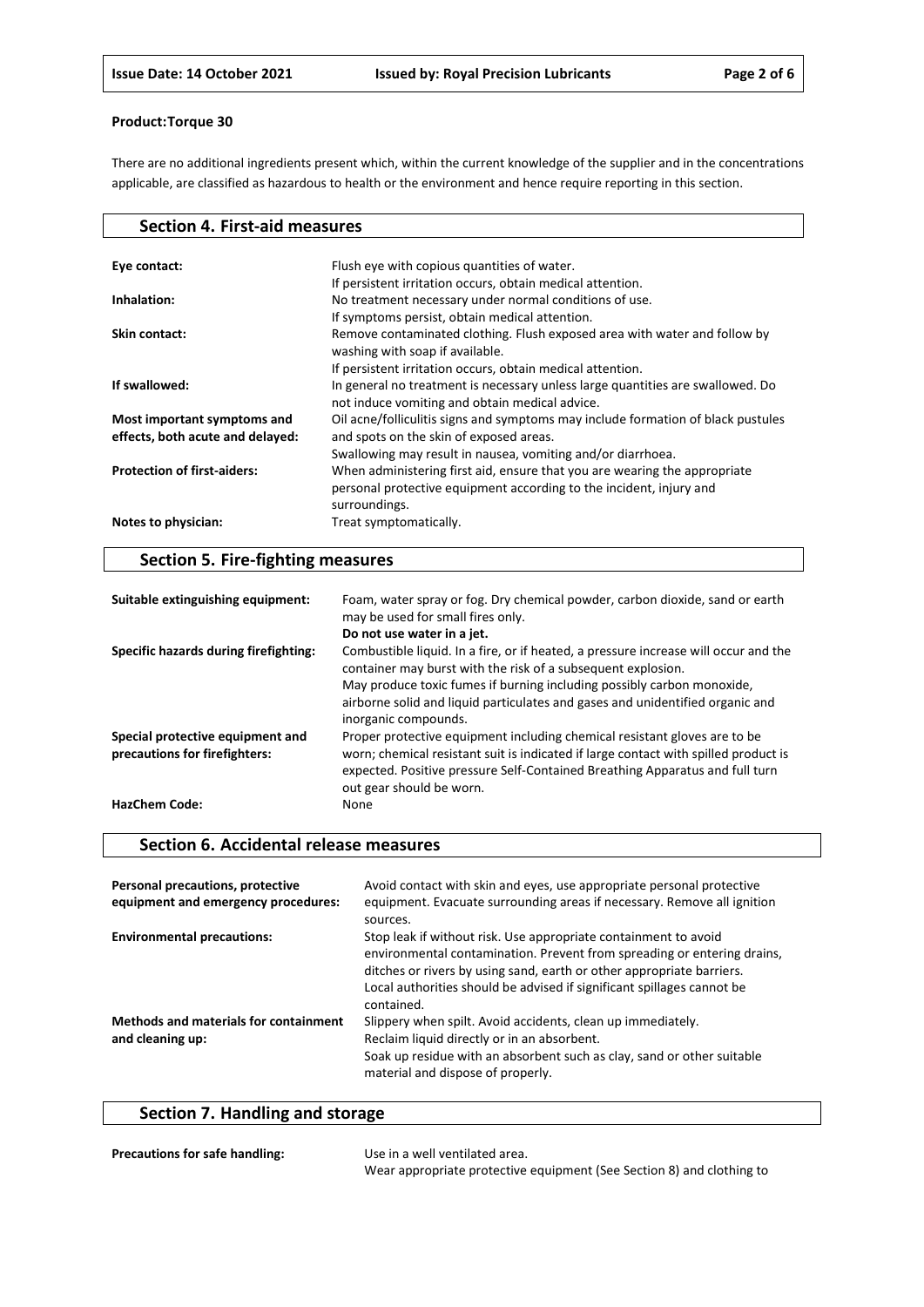| Product:Torque 30 |  |
|-------------------|--|
|-------------------|--|

|                                                                  | avoid inhalation of fumes or mist and contact with skin and eyes.<br>Containers not in use should be closed.                                                                                                    |
|------------------------------------------------------------------|-----------------------------------------------------------------------------------------------------------------------------------------------------------------------------------------------------------------|
|                                                                  | Do not smoke.                                                                                                                                                                                                   |
|                                                                  | Always wash hands after handling and prior to eating, drinking, smoking or<br>using the toilet.                                                                                                                 |
| Conditions for safe storage, including<br>any incompatibilities: | Classified as a Class C2 (COMBUSTIBLE LIQUID) for the purposes of storage<br>and handling.                                                                                                                      |
|                                                                  | Store in a cool, well ventilated area away from heat and other sources of<br>ignition, oxidising agents, foodstuffs, and out of direct sunlight.<br>Keep containers securely sealed and protect against damage. |

### **Section 8. Exposure controls and personal protection**

| <b>National Exposure Standards:</b>  | No exposure standard has been established, however, the TWA National<br>Occupational Health and Safety Commission (NOHSC) exposure standard for oil mist<br>is 5 $mg/m3$ . As with all chemicals, exposure should be kept to the lowest possible<br>level. |
|--------------------------------------|------------------------------------------------------------------------------------------------------------------------------------------------------------------------------------------------------------------------------------------------------------|
| <b>Biological limit values:</b>      | Not available                                                                                                                                                                                                                                              |
| <b>Engineering Controls:</b>         | Ventilation - Use in well ventilated areas. Where ventilation is inadequate, a local<br>exhaust ventilation system is required.                                                                                                                            |
| <b>Personal Protective Equipment</b> |                                                                                                                                                                                                                                                            |
| <b>Respiratory Protection:</b>       | Normally not required, however if mists or vapours are generated in a poorly<br>ventilated area an approved respirator with a replaceable vapour/mist filter is<br>recommended.                                                                            |
| <b>Eve Protection:</b>               | Safety glasses with side shields, goggles or full face mask as appropriate. Individual<br>circumstances will dictate the final choice of protection.                                                                                                       |
| Skin / Body Protection:              | Always wear long sleeves and long trousers or coveralls, and enclosed footwear or<br>safety boots when handling this product. It is recommended that chemical resistant<br>gloves (e.g. PVC) be worn when handling this product.                           |

### **Section 9. Physical and Chemical Properties**

| Viscous amber liquid |
|----------------------|
| Not available        |
| Not available        |
| Not available        |
| Insoluble            |
| Not applicable       |
| 105 cSt              |
| $12.1 \text{ cSt}$   |
| 0.894                |
| $>215^{\circ}$ C     |
| Combustible Liquid   |
| Not available        |
| Not available        |
|                      |

### **Section 10. Stability and Reactivity**

| Reactivity:                                        | No specific test data available for this product. Refer to Conditions to avoid and<br>Incompatible materials for additional information. |
|----------------------------------------------------|------------------------------------------------------------------------------------------------------------------------------------------|
| <b>Chemical stability:</b>                         | Stable under normal conditions of storage and handling.                                                                                  |
| <b>Possibility of hazardous</b><br>reactions:      | Reacts with strong oxidising agents.                                                                                                     |
| <b>Conditions to avoid:</b>                        | Heat, direct sunlight, open flames or other sources of ignition.                                                                         |
| <b>Incompatible Materials:</b>                     | Strong oxidizing agents.                                                                                                                 |
| <b>Hazardous Decomposition</b><br><b>Products:</b> | Under normal conditions of storage and use hazardous decomposition products are not<br>expected to be produced.                          |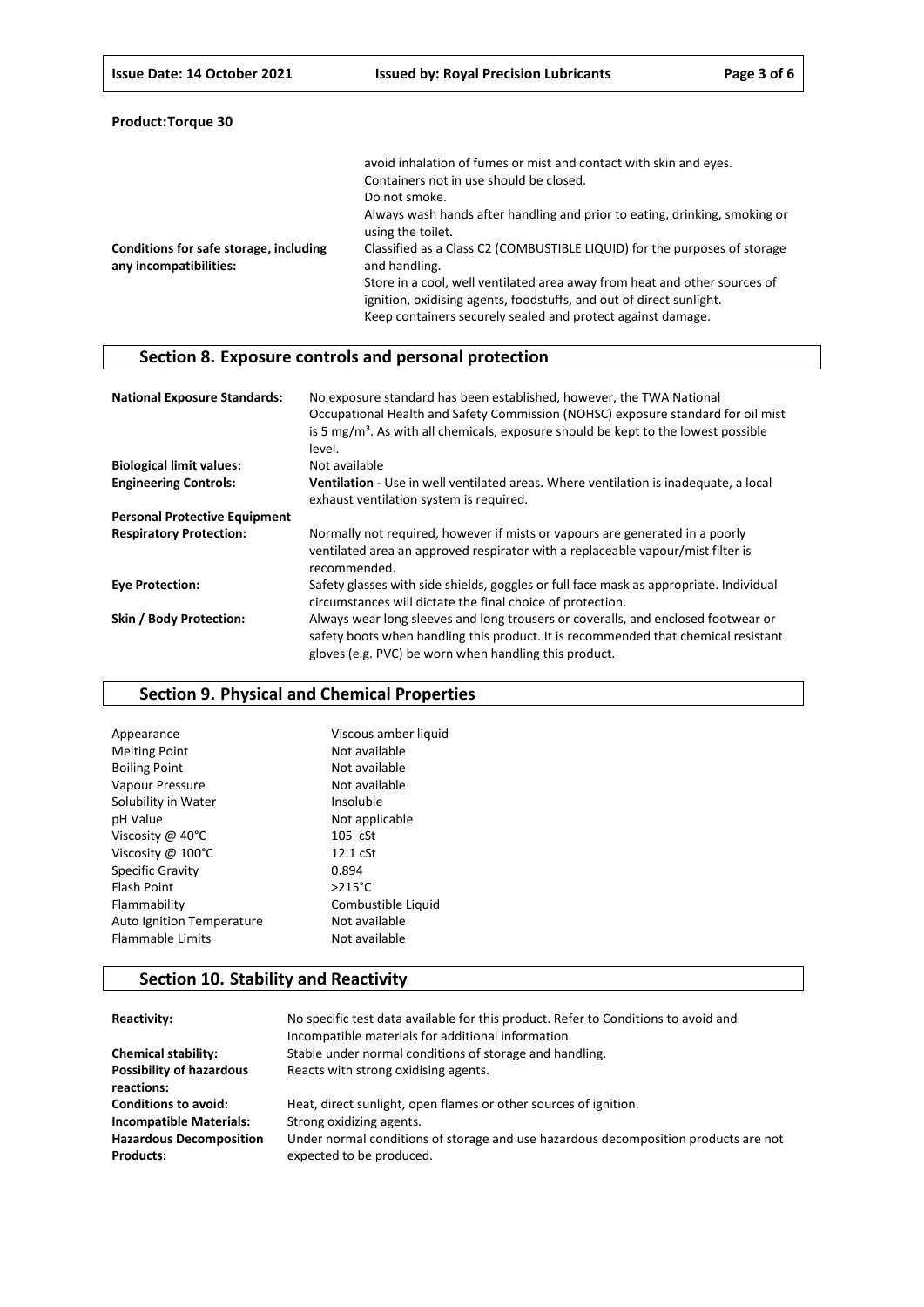### **Section 11. Toxicological information**

Information given is based on data on the components and the toxicology of similar products. Unless indicated otherwise, the data presented is representative of the product as a whole, rather than for the individual component(s). Skin and eye contact are the primary routes of exposure although exposure may occur following accidental swallowing.

| <b>Acute toxicity</b>                | Acute oral toxicity: LD50 rat: >5,000 mg/kg. Expected to be of low toxicity.<br>Acute inhalation toxicity: Not considered to be an inhalation hazard under normal<br>conditions of use.                                                                                                                           |
|--------------------------------------|-------------------------------------------------------------------------------------------------------------------------------------------------------------------------------------------------------------------------------------------------------------------------------------------------------------------|
|                                      | Acute dermal toxicity: LD50 rabbit: >5,000 mg/kg. Expected to be of low toxicity.                                                                                                                                                                                                                                 |
| Skin corrosion/irritation            | Expected to be slightly irritating. Prolonged or repeated skin contact without proper<br>cleaning can clog the pores of the skin resulting in disorders such as oil acne/folliculitis.                                                                                                                            |
| Serious eye damage/eye<br>irritation | Expected to be slightly irritating                                                                                                                                                                                                                                                                                |
| Respiratory or skin<br>sensitisation | Not expected to be a skin sensitiser.                                                                                                                                                                                                                                                                             |
| <b>Germ cell mutagenicity</b>        | Not considered a mutagenic hazard.                                                                                                                                                                                                                                                                                |
| Carcinogenicity                      | Not expected to be carcinogenic.                                                                                                                                                                                                                                                                                  |
|                                      | Product contains mineral oils of types shown to be non-carcinogenic in animal skin-                                                                                                                                                                                                                               |
|                                      | painting studies. Highly refined mineral oils are not classified as carcinogenic by the                                                                                                                                                                                                                           |
|                                      | International Agency for Research on Cancer (IARC).                                                                                                                                                                                                                                                               |
| <b>Reproductive toxicity</b>         | Not expected to impair fertility. Not expected to be developmental toxicant.                                                                                                                                                                                                                                      |
| STOT - single exposure               | Not expected to be a hazard.                                                                                                                                                                                                                                                                                      |
| STOT – repeated exposure             | Not expected to be a hazard.                                                                                                                                                                                                                                                                                      |
| <b>Aspiration toxicity</b>           | Not considered an aspiration hazard.                                                                                                                                                                                                                                                                              |
| <b>Further information</b>           | <b>USED</b> oils may contain harmful impurities that have accumulated during use. The<br>concentration of such impurities will depend on use and they may present risks to health<br>and the environment on disposal. ALL used oil should be handled with caution and skin<br>contact avoided as far as possible. |

### **Section 12. Ecological information**

Eco toxicological data has not been determined specifically for this product. Information given is based on a knowledge of the components and the ecotoxicology of similar products. Unless indicated otherwise, the data presented is representative of the product as a whole, rather than for individual component(s).

#### **Ecotoxicity**

| Toxicity to fish (Acute toxicity)           | Expected to be practically non-toxic.                                         |
|---------------------------------------------|-------------------------------------------------------------------------------|
| Toxicity to crustacean (Acute toxicity)     | Expected to be practically non-toxic.                                         |
| Toxicity to algae/aquatic plants (Acute     | Expected to be practically non-toxic.                                         |
| toxicity)                                   |                                                                               |
| Toxicity to fish (Chronic toxicity)         | Data not available.                                                           |
| Toxicity to crustacean (Chronic toxicity)   | Data not available.                                                           |
| Toxicity to microorganisms (Acute toxicity) | Data not available.                                                           |
| Persistence and degradability               |                                                                               |
| Biodegradability                            | Expected to be not readily biodegradable. Major constituents are              |
|                                             | expected to be inherently biodegradable, but contains components that         |
|                                             | may persist in the environment.                                               |
| <b>Bioaccumulative potential</b>            |                                                                               |
| <b>Bioaccumulation</b>                      | Contains components with the potential to bio accumulate.                     |
| Partition coefficient: n-octanol/water      | Pow: >6 based on information on similar products.                             |
| <b>Mobility in soil</b>                     |                                                                               |
| Mobility                                    | Liquid under most environmental conditions. If it enters soil, it will adsorb |
|                                             | to soil particles and will not be mobile.                                     |
|                                             | Floats on water.                                                              |
| Other adverse effects                       |                                                                               |
| Additional ecological information           | Product is a mixture of non-volatile components which are not expected        |

to be released to air in any significant quantities.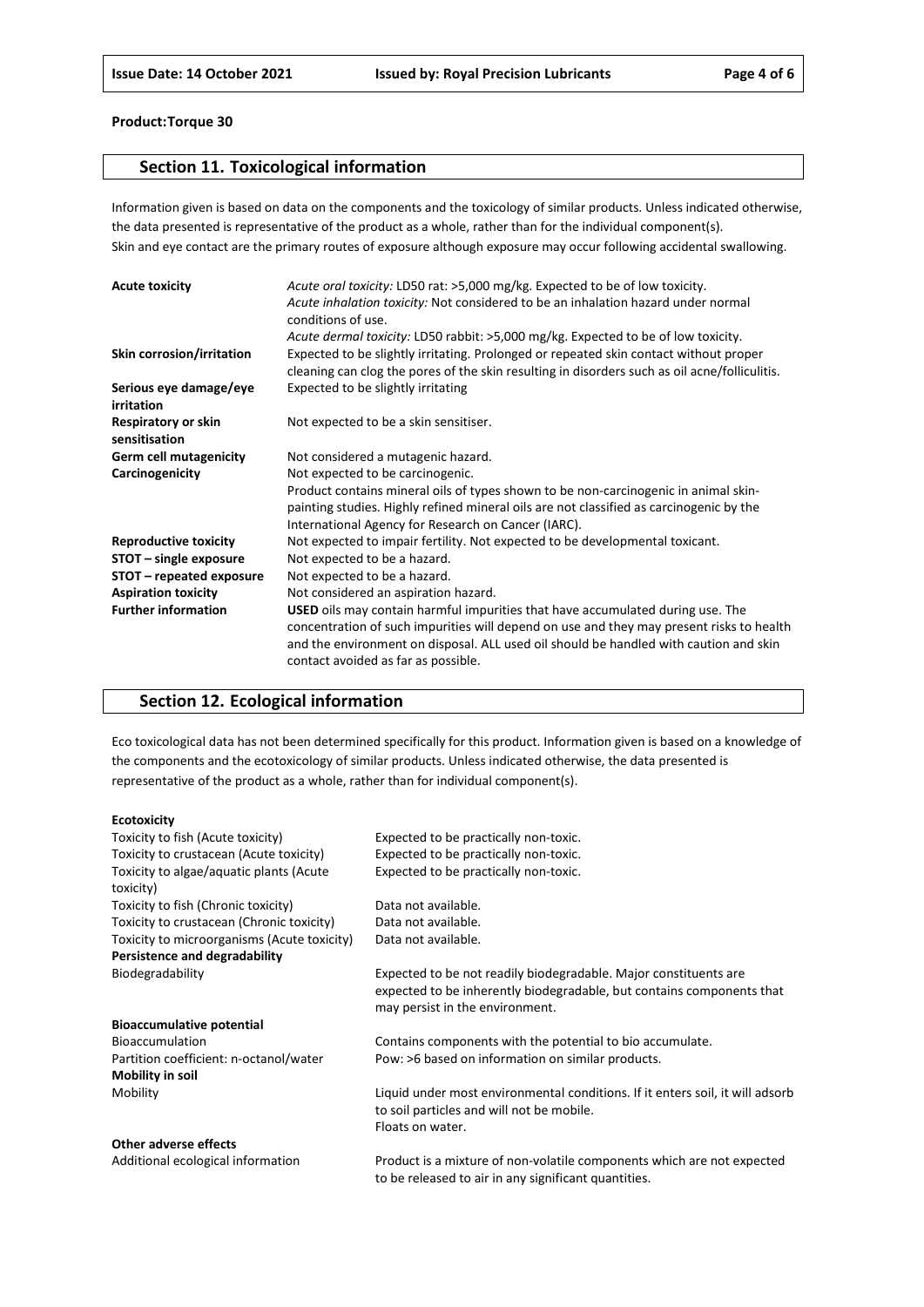Not expected to have ozone depletion potential, photochemical ozone creation potential or global warming potential. Poorly soluble mixture. May cause physical fouling of aquatic organisms. Mineral oil is not expected to cause any chronic effects to aquatic organisms at concentrations less than 1 mg/l.

### **Section 13. Disposal considerations**

| <b>Disposal methods</b>                             |                                                                                                                                                                                                                              |
|-----------------------------------------------------|------------------------------------------------------------------------------------------------------------------------------------------------------------------------------------------------------------------------------|
| Waste from residues                                 | Waste product should not be allowed to contaminate soil or ground<br>water or be disposed of into the environment.<br>Disposal should be in accordance with applicable regional, national and<br>local laws and regulations. |
| Contaminated packaging                              | Dispose in accordance with prevailing regulations, preferably to a<br>recognised collector or contractor. The competence of the collector or<br>contractor should be established beforehand.                                 |
| Special precautions for landfill or<br>incineration | No additional special precautions identified.                                                                                                                                                                                |

### **Section 14. Transport Information**

| <b>National Regulations</b>      |                                    |
|----------------------------------|------------------------------------|
| ADG                              | Not regulated as a dangerous good. |
| <b>International Regulations</b> |                                    |
| IATA-DGR                         | Not regulated as a dangerous good. |
| IMDG-DGR                         | Not regulated as a dangerous good. |

### **Section 15. Regulatory Information**

**Standard Uniform Schedule of Medicine and Poisons** Not scheduled **Model Work Health and Safety Regulations – Scheduled Substances** Not listed **Australian Code for the Transport of Dangerous Goods by Road and Rail (ADG Code)** Not regulated **Australia (AICS)** All components of this product are listed on the Inventory or exempted.

### **Section 16. Other Information**

**Date of Issue** Thursday, 14 October 2021 **Abbreviations** ADG = Australian Dangerous Goods

| GHS = Globally Harmonised System of Classification and Labelling of chemicals            |
|------------------------------------------------------------------------------------------|
| IATA = International Air Transport Association                                           |
| IBC = Intermediate Bulk container                                                        |
| <b>IMDG</b> = International Maritime Dangerous Goods                                     |
| STEL = Short term exposure limit                                                         |
| TWA = time weighted average                                                              |
| Varies = may contain one or more of the following 101316-69-2, 101316-70-5, 101316-71-6, |
| 101316-72-7, 64741-88-4, 64741-89-5, 64741-95-3, 64741-96-4, 64741-97-5, 64742-01-4,     |
| 64742-44-5, 64742-45-6, 64742-52-5, 64742-53-6, 64742-54-7, 64742-55-8, 64742-56-9,      |
| 64742-57-0, 64742-58-1, 64742-62-7, 64742-63-8, 64742-64-9, 64742-65-0, 64742-70-7,      |
| 72623-85-9, 72623-86-0, 72623-87-1, 74869-22-0, 90669-74-2                               |
|                                                                                          |

**Other Information**